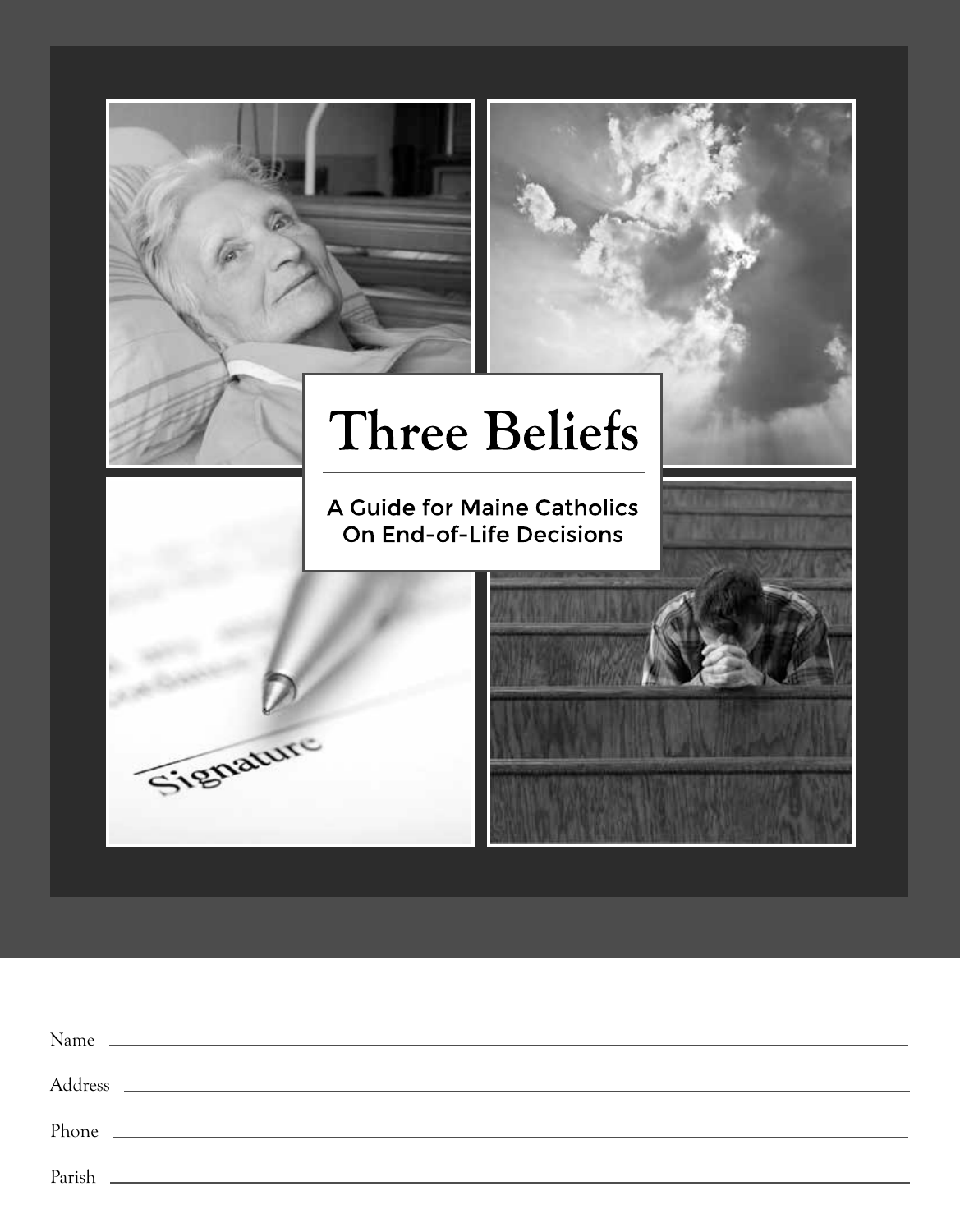

January 4, 2017

Dear Brothers and Sisters in Christ,

Advances in medicine and technology have provided new means for curing diseases, offering palliative care, and enjoying heathier and longer lives. Such new discoveries, however, can make decisions about the appropriate care for loved ones with painful and progressive illnesses far more complex, prompting anxiety and questions.

Making the difficult choices surrounding end-of-life medical care and sharing them with family and friends now can ensure that your beliefs about the sanctity of human life, the appropriateness of medical care, and the dignity of the dying process are known in advance so they can be met in the future.

As members of the human family, it is also incumbent upon all of us to extend compassion and mercy to protect our sisters and brothers. Your proactive decisions can serve to offer comfort and protection for loved ones who might speak on your behalf if you are unable to express your own intentions in life's critical moments.

With this in mind, the diocese would like to share helpful guidance with Maine Catholics in Three Beliefs. This guide offers spiritual support, legal options, and answers to common questions facing those who are prayerfully discerning their wishes for end-of-life care. In addition, advance directive documents and wallet cards to notify heath care providers are also included.

The principles at the heart of the Church's moral teaching on end-of-life decisions are important expressions of Christian reverence for the gift of human life and our eternal home: "For if we believe that Jesus died and rose, so too will God, through Jesus, bring with him those who have fallen asleep." (1 Thes 4:14)

It is my heartfelt hope that these materials, which are being provided to your priests as well, will allow for honest, faithful discussions about these critical issues within our families, parishes, health care institutions and communities. If you have any questions, please do not hesitate to contact Suzanne Lafreniere, director of Public Policy, who will be happy to assist you.

With assurance of my prayers for you and your loved ones, I remain Sincerely yours in our merciful Lord,

+ Spran C. Durg

Most Reverend Robert P. Deeley, JCD Roman Catholic Bishop of Portland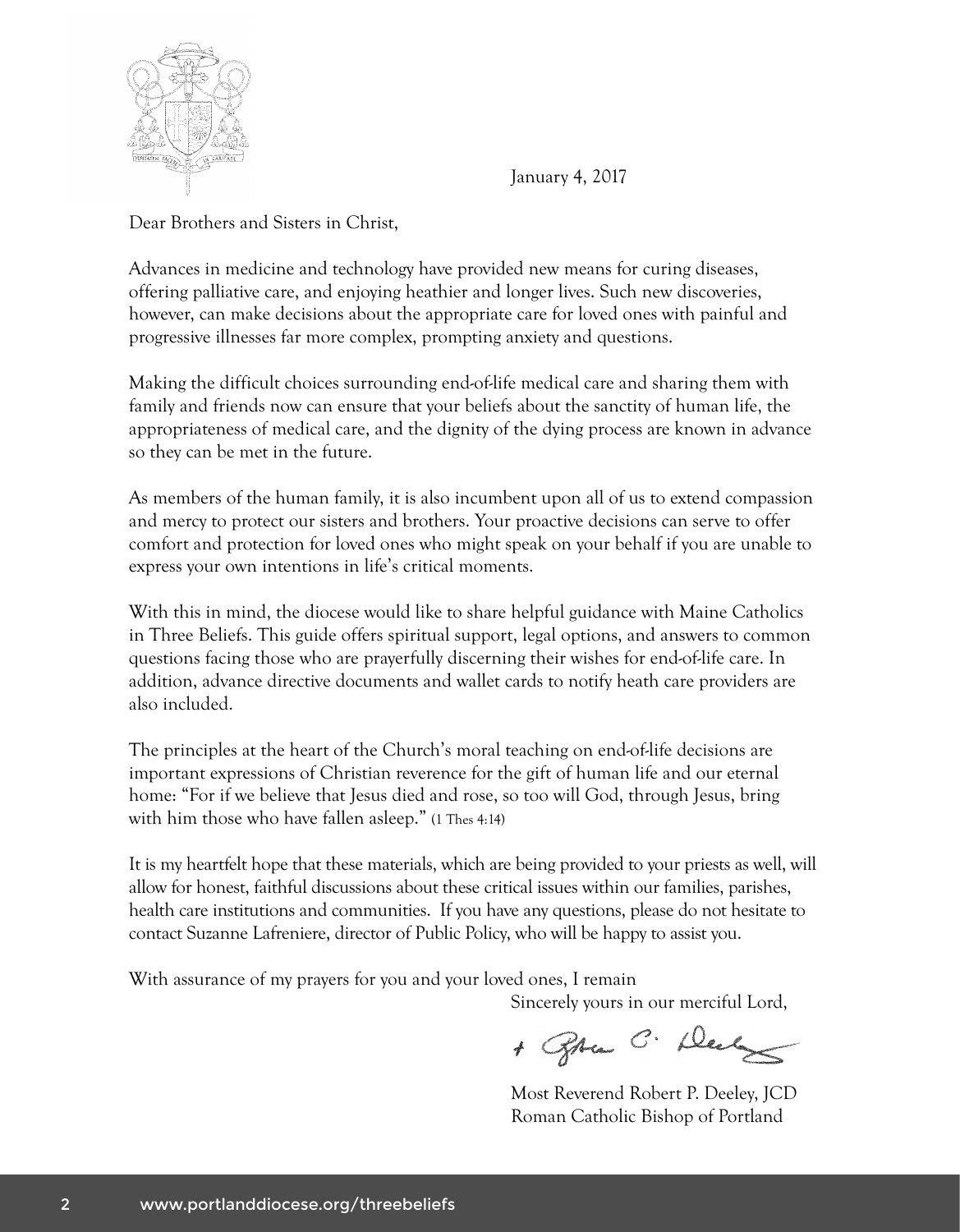

# Introduction

Modern medicine has accomplished things that would have seemed miraculous even just a few decades ago. Constant new discoveries of ways to cure disease and treat illness allow us to live longer and healthier lives, but they also bring with them many complex questions. How much medical treatment or care is enough? Is it ever right to stop medical treatment or care if that means the patient will die? Who can make decisions for me if I am not able to make them for myself?

As Catholics, we are fortunate that we do not have to wrestle for answers to these sorts of questions on our own. We can turn for guidance to our Catholic faith tradition, which has developed by prayerful reflection over the course of two thousand years. It is important not to let these difficult questions eclipse what should be grace-filled moments in the dying process, allowing time for patients to attend to their spiritual and emotional needs.

This Guide is designed to help Maine Catholics make their own wise decisions about end-of-life healthcare. We hope you find this booklet to be helpful as you think about the instructions that you wish to share with people who will be responsible for your health-care if there comes a time that you cannot make your own health-care decisions. Difficult decisions about care at the end of life may be made easier if we take the time to express our wishes about end-of-life treatments before the time comes that we are unable to express our own intentions.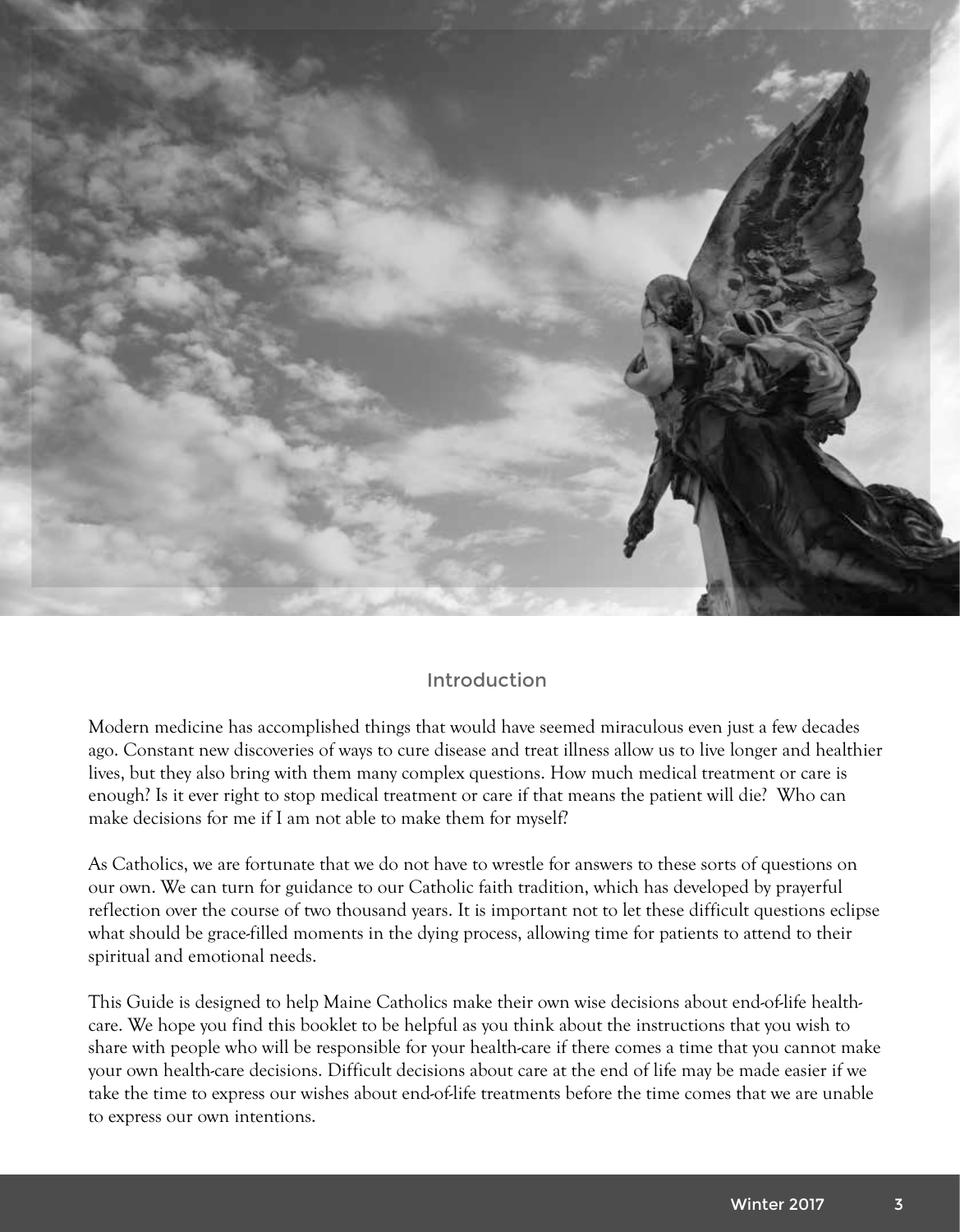

# **Part One: What the Catholic Church Teaches about End-Of-Life Decisions**

When we think about end-of-life decisions, there are three basic Catholic beliefs that are the foundation for everything that we do.

The first belief is that **each one of us has been created in the image and likeness of God**. The fact that we have been created by God gives each human being a priceless dignity, value, and purpose in life. This is why we are called to respect and protect human life and be good stewards of this gift. While it is entrusted to us, we are called to care for it, preserve it, and use it for the glory of God.

The second belief is that **stewardship of life should avoid the opposite extremes of the deliberate hastening of death and the overzealous use of treatment or care to extend life artificially and prolong the dying process**. All those who are sick have the right to expect, accept, and be provided with appropriate food, water, pain control, bed rest, suitable room temperature, personal hygiene measures, and comfort care. These are not medical treatments but the sort of basic care that is owed by one human being to another.

The third belief is that **for the Christian, the suffering that comes from illness and death is a way of being deeply united with the death and resurrection of Our Lord, Jesus Christ**. We know that death is not the end; it is the doorway to eternal life.

With these basic beliefs in mind, we can better understand how the Church looks at some of the issues that arise when people are making their end-of-life decisions.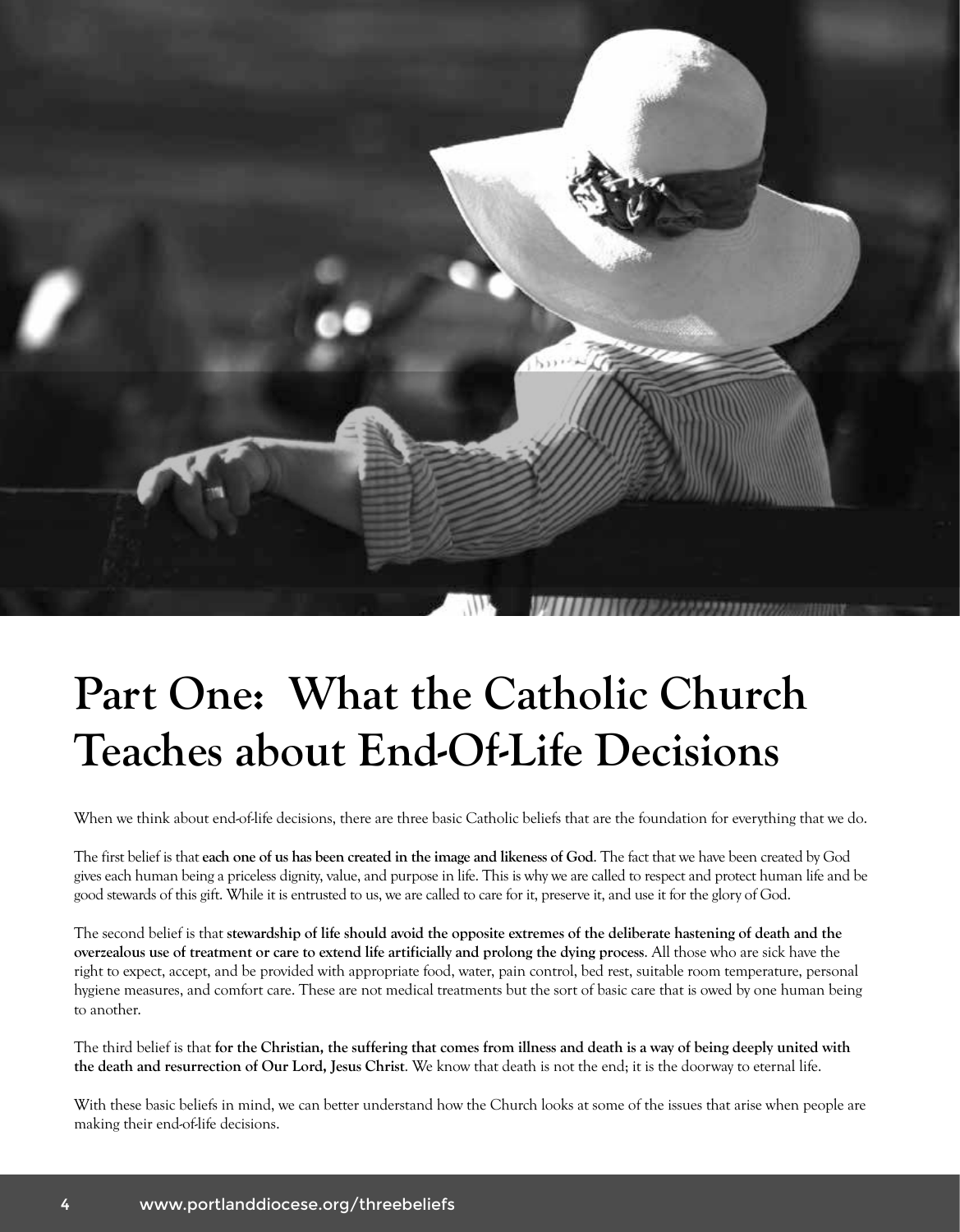### How Much Medical Treatment or Care is Enough?

One of the most common questions that people face when they are making end-of-life decisions is whether it is ever acceptable to withhold or stop medical treatment, even if that means the person will die. The teaching of the Church on this question revolves around the difference between two ways of considering life-sustaining treatment and care: **"ordinary medical means"** and **"extraordinary medical means."** The decision whether something is ordinary or extraordinary and thus whether it is morally required or morally optional is based on the particular condition and circumstances of each patient.

**"Ordinary means"** are forms of treatment or care that in the judgment of the patient offer a reasonable hope of benefit and do not entail an excessive burden or impose excessive expense on the family or the community (sometimes you will see "ordinary means" referred to as "proportionate means"). **Out of deep respect for the gift of life, we must always accept ordinary means of preserving life, and others must provide us with ordinary means of preserving life.** Ordinary means of medical treatment or care are morally obligatory. From a Catholic perspective, this includes various forms of care that may be judged ordinary for a particular patient even when death is near.

But Catholics are not bound to prolong the dying process by using every medical treatment available. **Allowing natural death to occur is not the same as killing a patient.** Some forms of treatment or care may be considered **"extraordinary" (also known as "disproportionate") means**. These are things that in the patient's judgment do not offer a reasonable hope of benefit or that entail an excessive burden or impose excessive expense on the family or the community. Catholics are not morally bound to use "extraordinary means" of medical care.

There are no lists of treatments that are morally optional or morally required. Instead, determining whether life-sustaining treatment and care is ordinary or extraordinary is based upon the particular condition and circumstances of each patient – the patient in this bed, on this day, and with these medical conditions.

So how do you determine whether a particular treatment or form of care is "ordinary" or "extraordinary?" An example may be of assistance: A person who is expected to make a good recovery from major surgery and is on a ventilator may need to continue to be on the ventilator for a few days in order to be restored to full health. In consideration of these and other circumstances of the patient's condition, the ventilator may be judged to be ordinary and therefore morally required. That same ventilator treatment can be seen in a very different light, however, when it is being used for a patient in the final stages of lung cancer, where the treatment may have no reasonable hope of benefit or is excessively burdensome and where it will prolong the patient's process of dying. In such a circumstance, the ventilator may be judged to be extraordinary care and the patient morally might decide to do without that treatment.

General factors that may be considered in making the determination that a treatment or form of care is ordinary, or morally obligatory, include examining whether the treatment or form of care:

- will adequately achieve its purpose;
- is not expected to pose a significant risk relative to the expected outcome;
- is not likely to cause serious medical complications;
- is not expected to cause any other significant burden for the patient, including unavoidable intense distress;
- does not involve excessive expense;
- is undertaken when death is not imminent and impending.

General factors that may be considered in making the determination that a treatment or form of care is extraordinary, or morally optional, include examining whether the treatment or form of care:

- will not adequately achieve its purpose;
- poses significant risk relative to the expected outcome;
- likely will cause serious medical complications;
- is undertaken when death is imminent and impending;
- would cause unavoidable intense distress on the part of the patient;
- involves excessive expense.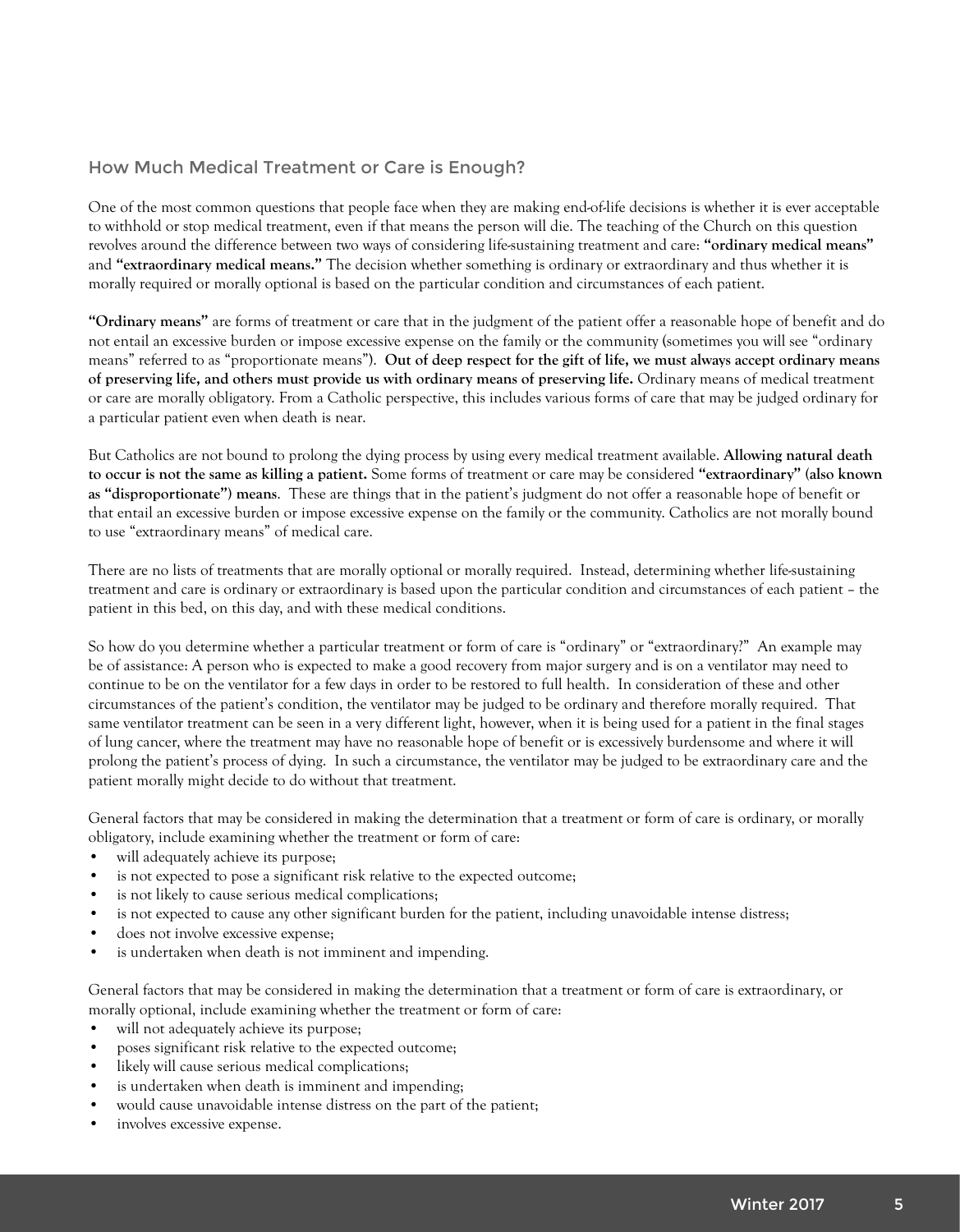When making a decision to accept or refuse a treatment or form of care, the Church suggests that we should take into consideration such factors as:

- All reasonable information about the essential nature of the proposed treatment or care and its benefits;
- the risks, side effects, and costs;
- any reasonable and morally-legitimate alternatives, including the option to decline the particular treatment;
- how painful or complicated the treatment or care is;
- the likelihood that the treatment or care will maintain or enhance the life of the patient; and
- whether the treatment or care will entail an excessive burden or impose an excessive expense on the family or the community.

These questions are as important as any that we will ever come across in our lives, and they will rarely be easy to answer. Weighing the burdens and benefits of particular medical treatment or form of care for each individual requires us to be prudent and thoughtful in order to choose the right path. This is not a practical exercise of weighing the costs and benefits to our physical health – this also is a decision that affects our spiritual health. Because these decisions can be sensitive and complicated, Catholics may wish to seek guidance from a person with knowledge of Catholic teaching on these types of matters, such as a priest or hospital chaplain.

#### Is it Ever Permissible To Stop Giving A Person Food And Water?

Another question that often comes up is whether there is a moral requirement that food and water in the form of medicallyassisted nutrition and hydration ("MANH") through a feeding tube must be used in all circumstances when a person cannot swallow. Sometimes, there is a suggestion that this medically-assisted nutrition and hydration should be stopped in order to bring about a person's death because the person is permanently unconscious. The person may be in a condition that appears to be irreversible, such as a condition known as a "persistent vegetative state" (PVS).

From a Catholic perspective, food and water are two of the most basic forms of care that we can provide to anyone, especially to someone who is sick. When MANH is considered in general and apart from the particular circumstances of patients, there is in principle an obligation to use MANH. This general obligation needs to be assessed in the particular circumstances of each patient. If MANH has a reasonable hope of benefit for a person and will not pose an excessive burden, then there is an obligation to use it. This assessment applies equally to the person in a PVS. If MANH has a

reasonable hope of sustaining the PVS patient and does not pose an excessive burden, then simply being permanently unconscious cannot by itself be a reason to withdraw or withhold MANH. Even the most severely debilitated patients never lose their full dignity as human beings. This dignity requires that other people provide the basic care that is judged to be ordinary care for that patient.

What are the circumstances under which medically-assisted nutrition and hydration may be considered excessively burdensome or have no reasonable hope of benefit? The most common example of this is when the patient enters into the dying process and the body can no longer properly assimilate food and water, even through a tube. When death is only days away, or when a feeding tube may cause unavoidable side effects such as severe

 "Food and water are two of the most basic forms of care that we can provide to anyone, especially to someone who is sick."

agitation, physical discomfort, aspiration into the lungs, severe infection, or another excessive burden, any foreseeable benefits of maintaining the tube likely will be outweighed by the burdens imposed by the tube. Note that when medically-assisted nutrition and hydration is withheld or withdrawn under those circumstances, **death occurs as a result of the underlying illness, not as a result of starvation or dehydration**.

This is an important point that should always be remembered. In the Catholic view, it is never morally permissible to withhold or remove a feeding tube (or any other form of life-sustaining treatment or care) with the intention of ending the patient's life. And it is never morally permissible to stop or withhold any form of care or treatment based on a belief that the patient's life no longer holds value.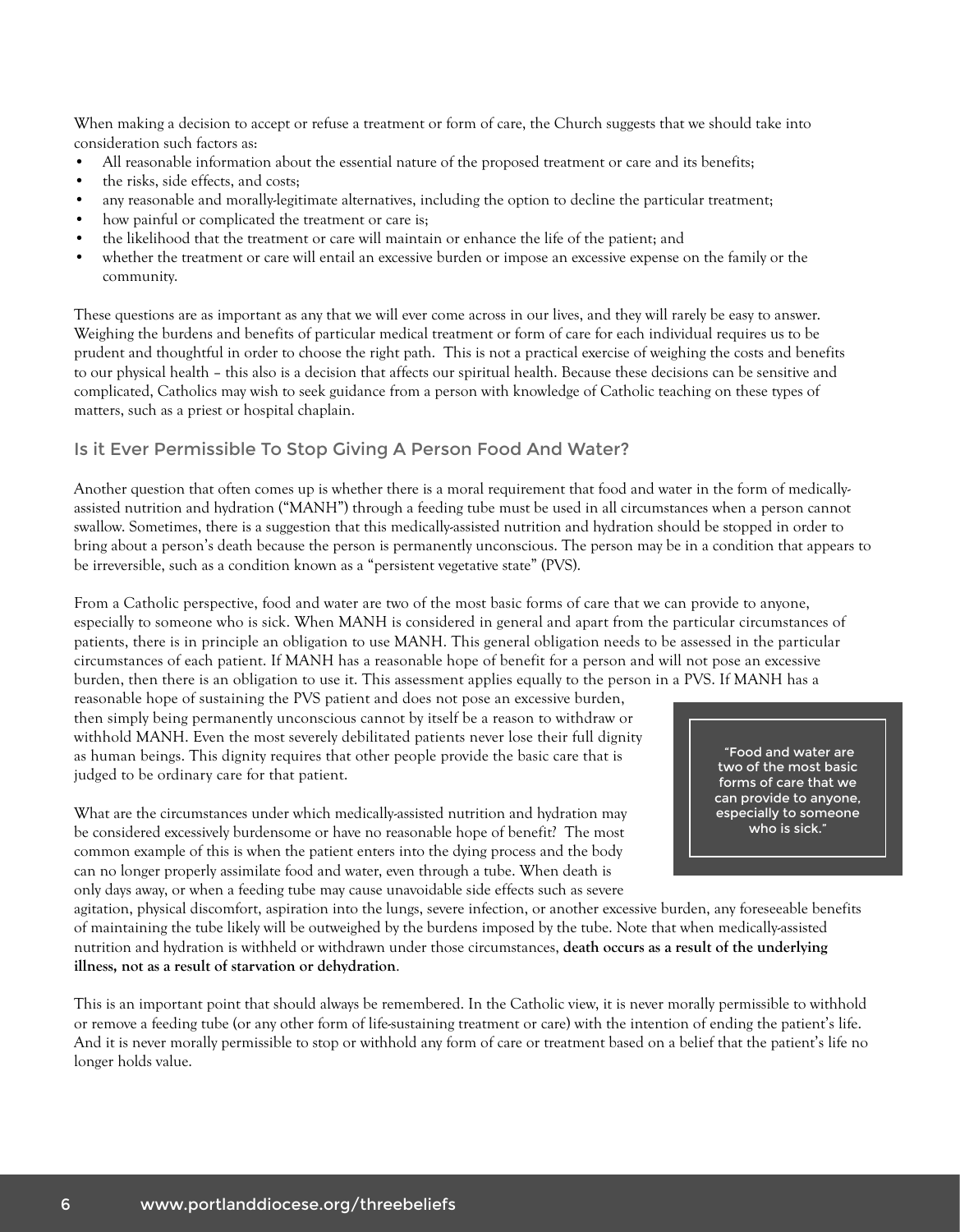#### Assisted Suicide

God has called us to defend life and stand up for those who are weak or in need, not to deliberately and directly cause the death of an innocent person. As Pope Francis has said, "Health is certainly an important value, yet it does not determine a person's value . . . the lack of health or the fact of one's disability are never valid reasons for exclusion or, and what is worse,

the elimination of persons." *Message to the Pontifical Academy for Life*, February 19, 2014. Contrary to what the proponents of assisted suicide claim, it is not designed to end the suffering; it is designed to end the patient.

Assisted suicide (or "euthanasia") is a grave evil. It is *always* morally wrong. This point cannot be made strongly enough. **In the Catholic view, there is never a situation where it is right to either assist in someone else's suicide or to arrange for it on one's own behalf.**

In Maine, as in almost every state, assisted suicide is a criminal act. It is true, of course, that a small number of states have passed laws legalizing assisted suicide. But euthanasia has not been made *morally* right by the passage of those laws, even in the states where these laws have

 "In the Catholic view, there is never a situation where it is right to either assist in someone else's suicide or to arrange for it on one's own behalf."

been enacted (by way of comparison, slavery was not made morally right in this country prior to the Civil War simply because there were laws in place supporting slavery). There is a better approach – what Pope John Paul II called "the way of love and true mercy." It is a readiness to surround patients with love, support, and companionship, providing the assistance needed to ease their physical, emotional, and spiritual suffering. Such care is provided in palliative and hospice care, which the Church has encouraged and promoted in various ways.

#### Palliative Care

The word "palliative" comes from the word "palliate", which means "to ease," "to lessen," or "to alleviate." It is a philosophy of care that prevents and relieves suffering and attends to the emotional as well as spiritual needs of patients. Palliative care should be made available for all patients with a serious illness, not only those facing the end of life. For those diagnosed with a terminal illness, however, effective palliative care allows patients to devote their attention to the unfinished business of their lives and to arrive at a sense of peace with God, with loved ones, and with themselves. Pope Benedict XVI stressed "the need for more palliative care centers which provide integral care, offering the sick the human assistance and spiritual accompaniment they need. This is a right belonging to every human being, one which we must all be committed to defend." *Message of His Holiness Benedict XVI for the Fifteenth World Day of the Sick*, December 8, 2006.

Chaplains and social workers connected to a palliative care service can provide spiritual and emotional support to patients and families to help accept and cope with the changes and stages of illness. A palliative care team can help determine if care is provided in the proper setting with the most appropriate services for the patient, uplifting the dignity of the patient and providing support for family caregivers. A palliative care team also may provide services to alleviate pain and other symptoms.

#### Further Resources

The following resources may provide additional helpful information. Please visit www.portlanddiocese.org/threebeliefs for these documents and additional resources.

- *• Evangelium Vitae (The Gospel of Life)*
- *• Vatican Declaration on Euthanasia*
- *• Catechism of the Catholic Church*
- *• Ethical and Religious Directives for Catholic Health Care Services*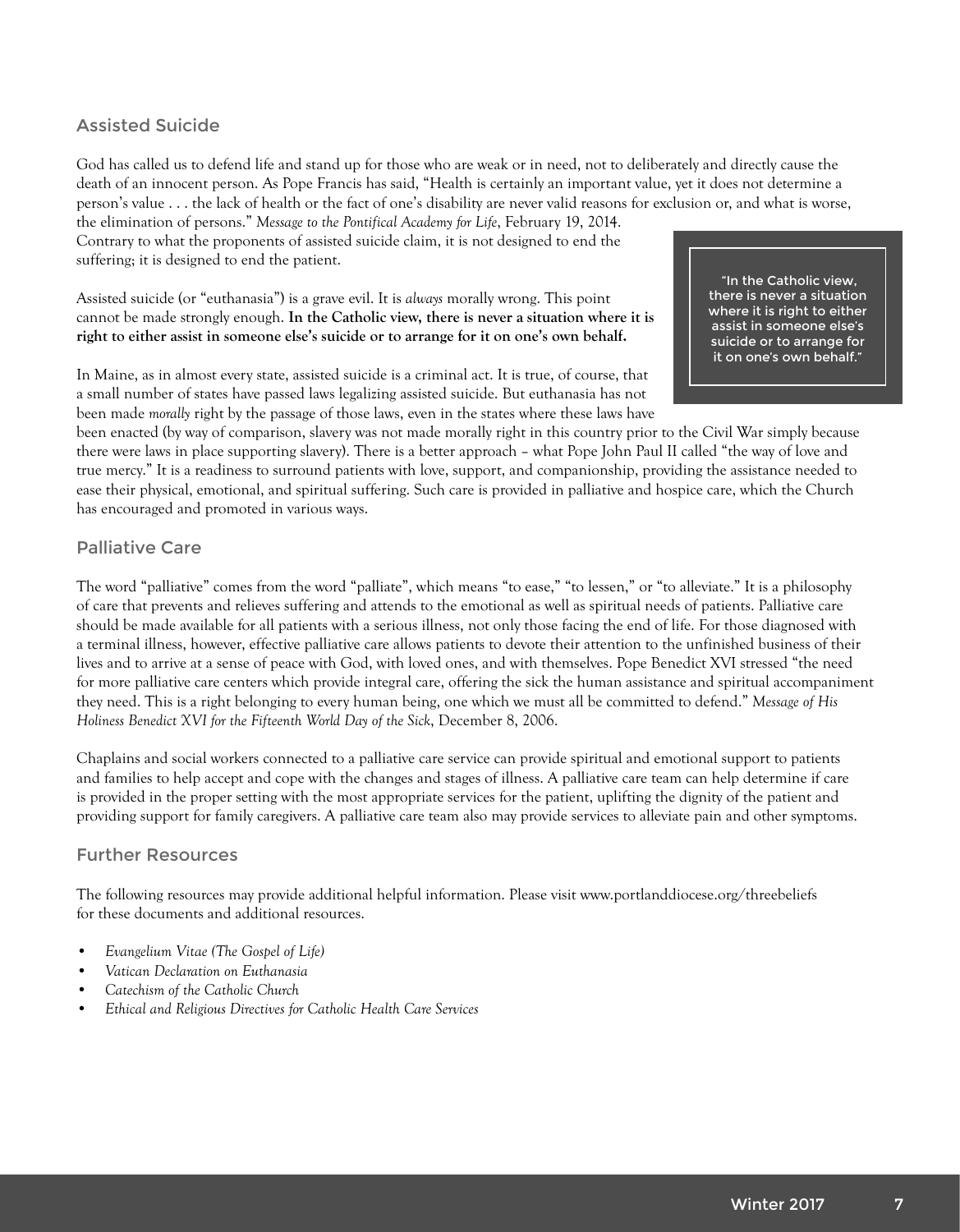

# **Part Two: Planning in Advance: Legal Options in Maine**

The Maine Advance Health-Care Directive

For some of us, there may come a time when we are not able to make medical decisions for ourselves. We do have the ability, however, to plan in advance to insure that our religious beliefs and our wishes about medical treatments or care are known and honored by the people who will be responsible for our care. Maine law allows these wishes to be put into documents called **"Advance Health-Care Directives."** The section of the Maine statutes that creates the rules for these advance directives is 18-A MRSA §5-801 through §5-818, the Maine Uniform Health-Care Decisions Act. It can be found online at http://legislature. maine.gov/statutes/18-A/title18-Ach5sec0.html.

With an Advance Health-Care Directive, a person gives someone else the authority to act on his or her behalf (the person who receives the authority is called the "Agent"). The document can also include specific instructions about the kind of care the person wants or does not want, including if and when life-sustaining treatment or care should be provided. **We recommend that Maine Catholics complete Advance Health-Care Directives** because they are a useful way to ensure that someone will direct your health-care in accordance with your wishes.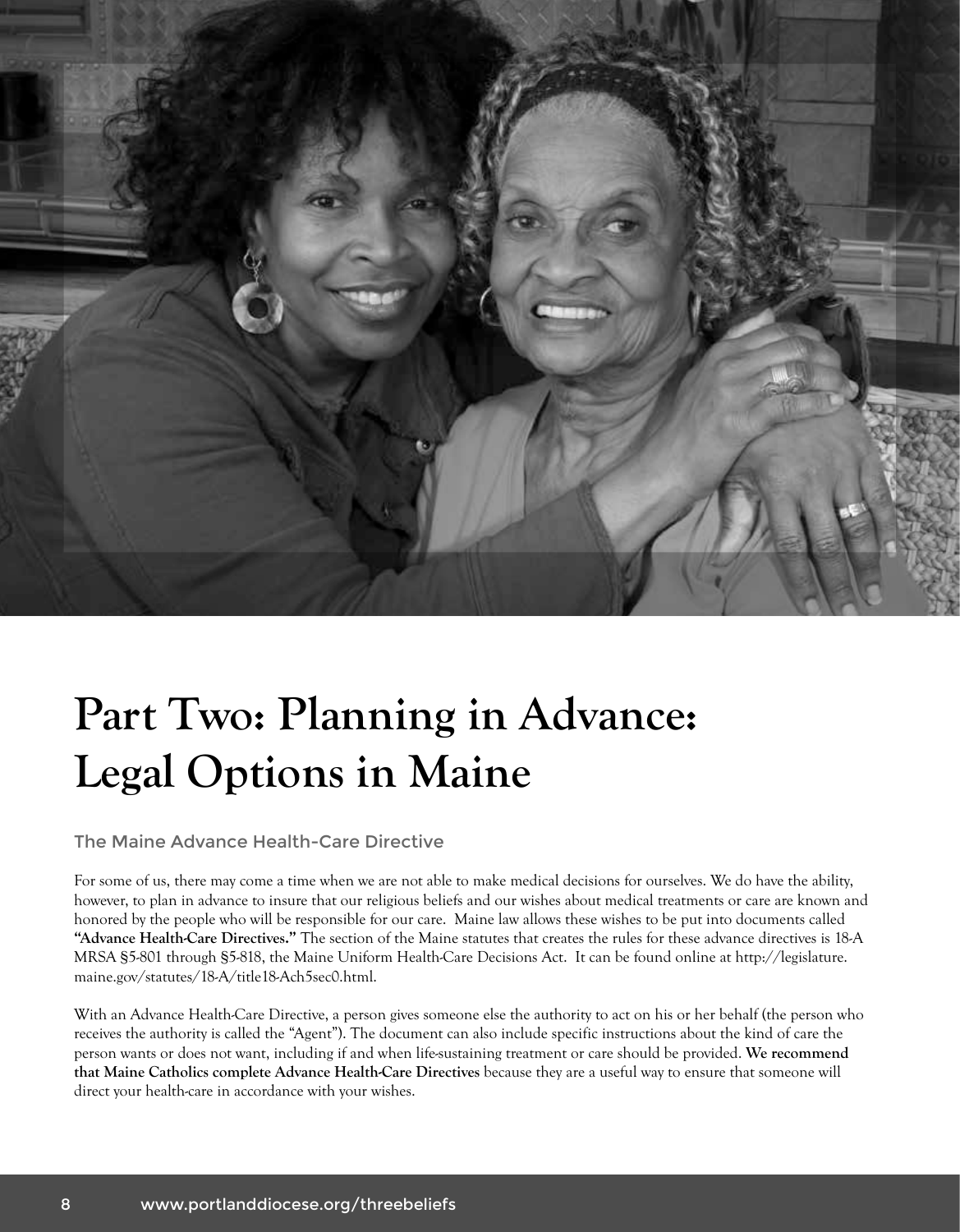### Choosing an Agent

The person you choose as your Agent under an AHCD will have the power to make health-care decisions on your behalf. This Agent can make all decisions that you would be able to make, including decisions about withholding or withdrawing life-sustaining treatment or care. It is important, then, that you choose as your Agent a person who will advocate for the sort of health-care that is consistent with your moral and religious beliefs. Your Agent should be someone who knows you well, cares deeply about you, is familiar with your religious beliefs, has the ability to understand medical information, who operates well under stressful conditions, and who will be sure that end-of-life decisions made on your behalf are made in accordance with the Church's teachings. You should have periodic conversations with your Agent about your preferences while you are healthy and competent, because the Agent will be interpreting your wishes as medical circumstances change, and the Agent could be called upon to make decisions that you may not have predicted.

In addition to naming your Agent, you can also include specific written instructions that the Agent must follow. In order to ensure that those decisions are made in a way that is consistent with Catholic teaching, it is useful to cite official Catholic documents as places to which someone can turn if there are any questions about your desires. Documents such as the *Catechism of the Catholic Church, the Vatican Declaration on Euthanasia,* and the *Ethical and Religious Directives for Catholic Health Care Services* are quite appropriate, and they are available online at the locations noted in the resources section of this Guide.

The AHCD form we have included in this Guide is consistent with Catholic teaching on end-of-life issues and with Maine laws concerning advance directives. We have used much of the optional advance directive form that is published by the Maine Department of Health and Human Services. Note, however, that we have replaced Section 2 of that form with a different set of instructions that are reflective of Catholic teachings, because certain sections that are contained in the generic form may not be flexible enough to reflect later advances in medicine or changing circumstances that may appear with an illness diagnosed several years later. They may allow for your health care to be carried out in ways that are not consistent with Catholic teaching.

You are encouraged to utilize our sample AHCD form, but you are under no obligation to do so. Whatever form of advance directive that you decide to use, you should carefully review all of the sections of the document to ensure that they are consistent with Maine law and that they adequately reflect your desires concerning end-of-life care. This Guide is not intended to provide you with legal advice, so you also should consider seeking the advice of an attorney before completing an advance directive.

Remember that the best time to create an advance directive is now. Take time to reflect on your beliefs and to have conversations about those beliefs with your family members, loved ones, and healthcare providers. Completing an advance directive should be the end point of a series of conversations with these individuals.

#### Health-Care Surrogate

For those patients who cannot make their own decisions and who have not prepared a valid advance directive or do not have a guardian available, MRSA Title 18-A§5-805 allows a **surrogate decision maker** to make health-care decisions for you, including decisions concerning life-sustaining treatment.

Do not assume that the person empowered as surrogate to make medical decisions for you if you become incapacitated will be someone you trust. **Without someone you name to oversee your care or written instructions from you, your preferences, moral values, and religious beliefs may not be followed as you near the end of life.** This is one reason why it is important to complete an AHCD.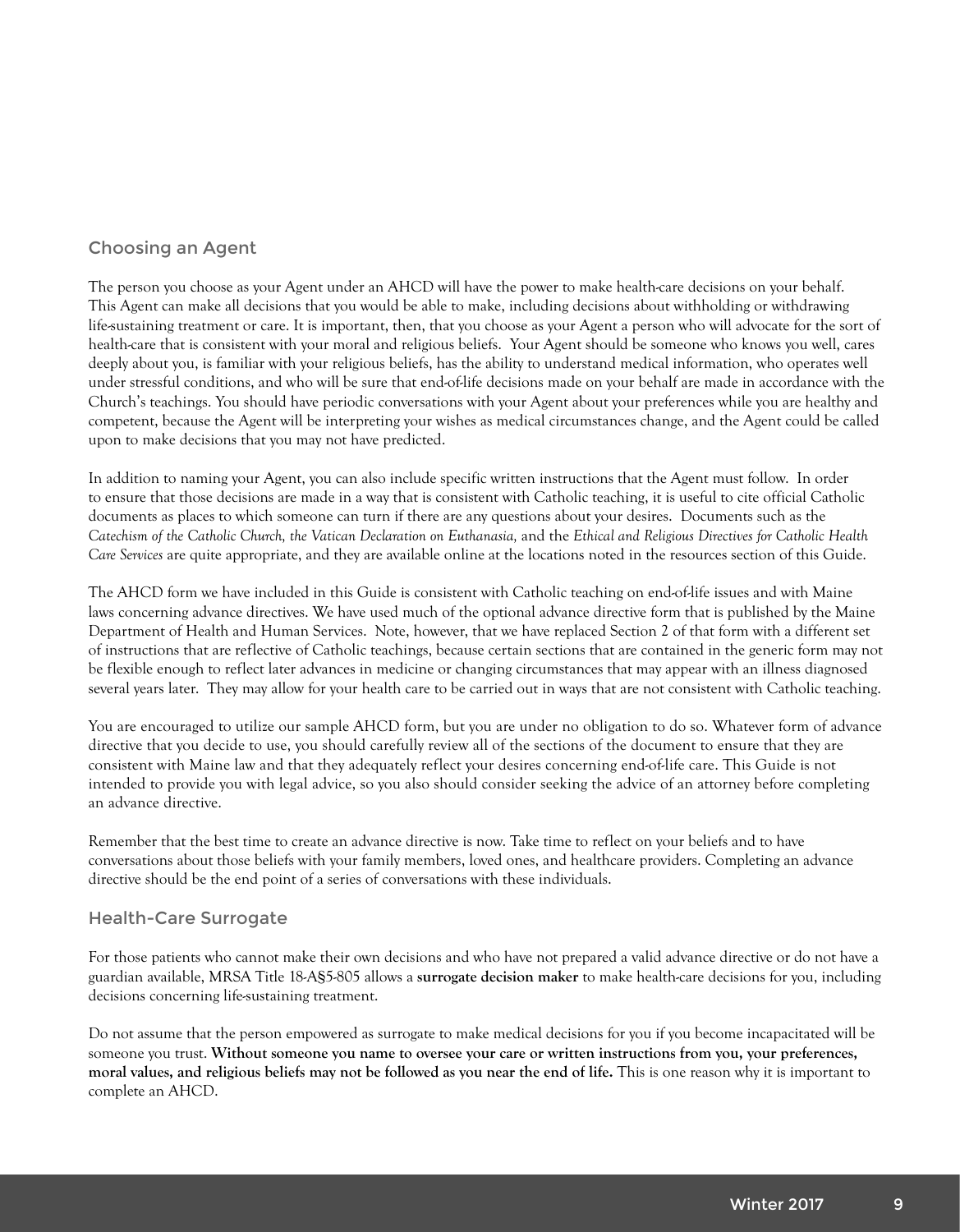The surrogate law establishes a protocol for a health-care provider to use that prioritizes the persons who can make decisions for you should you become incapacitated. The surrogate decision makers who have legal authority to make medical decisions for you, ranked in priority order by the law, are:

- 1. The spouse, unless legally separated;
- 2. An adult who shares an emotional, physical and financial relationship with the patient similar to that of a spouse;
- 3. An adult child;
- 4. A parent;
- 5. An adult brother or sister;
- 6. An adult grandchild;
- 7. An adult niece or nephew, related by blood or adoption;
- 8. An adult aunt or uncle, related by blood or adoption; or
- 9. Another adult relative of the patient, related by blood or adoption, who is familiar with the patient's personal values and is reasonably available for consultation.

Under the surrogate law, the surrogate must make health-care decisions in good faith and in accordance with your best interests, including your personal values (which would include your religious and moral beliefs), provided that these are known.

The law was passed because, while all persons have the right to execute an advance directive, not everyone takes advantage of that right. The State desired to create a process to ensure that health-care decisions could be made in a timely manner by a person's relatives or loved ones without having the need for getting an order from a court. Remember, however, that if you fail to execute an advance directive, someone may be named to make medical decisions for you who is not familiar with your wishes for your end-of-life care, including your religious beliefs. Therefore, **it is preferable for Catholics to appoint a healthcare agent through an AHCD** in order to guide their agent in adhering to their religious beliefs.

#### Do Not Resuscitate (DNR) Directives

A "Do Not Resuscitate" (DNR) Directive is a medical order that, in the event that the person's heart or breathing stops, no action should be taken to restart the heart or breathing (this means that CPR will not be performed).

CPR (cardiopulmonary resuscitation) is life-sustaining treatment and as such should be morally evaluated in the same way as is any other type of life-sustaining treatment. If it is judged that CPR will either not have any reasonable hope of benefit or will be an excessive burden, then a DNR directive is morally justified because it prevents what would be the use of extraordinary or ethically disproportionate means. For example, for a frail, elderly, sick individual or for a terminally ill patient, signing a DNR directive may be a morally appropriate thing to do if it is prudently judged that CPR will not have any reasonable hope of benefit or will be an excessive burden. But for a patient who is not terminally ill, successful CPR may constitute a form of ordinary care which allows an individual to resume his or her previous lifestyle.

#### POLST

Another advance care planning tool now in use in Maine is called POLST, or Provider Orders for Life-Sustaining Treatment. POLST proposes broader application of the DNR concept in that it is a medical order extending beyond the decision to use or not use CPR to the use of other life-sustaining measures such as the administration of antibiotics and medically-assisted nutrition and hydration.

 "POLST orders are intended for persons who are near the end of their lives."

A POLST form converts a person's end-of-life treatment preferences into immediately actionable medical orders signed by a health-care provider. POLST orders are intended for persons who are near the end of their lives; indeed, POLST was developed specifically for use by patients whose

life expectancy is one year or less. And for these patients, the form can be a useful and morally appropriate tool.

**Extreme caution is urged, however, with regard to POLST orders.** A POLST order should not be used in advance of a fatal diagnosis because a person's theoretical decisions about what care they should or should not receive may be radically different than decisions made in the context of a real disease at the present moment. Even for those who are terminally ill, caution should be exercised to be certain that POLST orders are not utilized to allow nontreatment in a way that constitutes euthanasia. POLST orders should be signed by the patient while the patient is competent to do so or by the patient's health-care agent under an AHCD.

POLST forms are voluntary, and no individual is required to complete one. These forms should be used only with great care.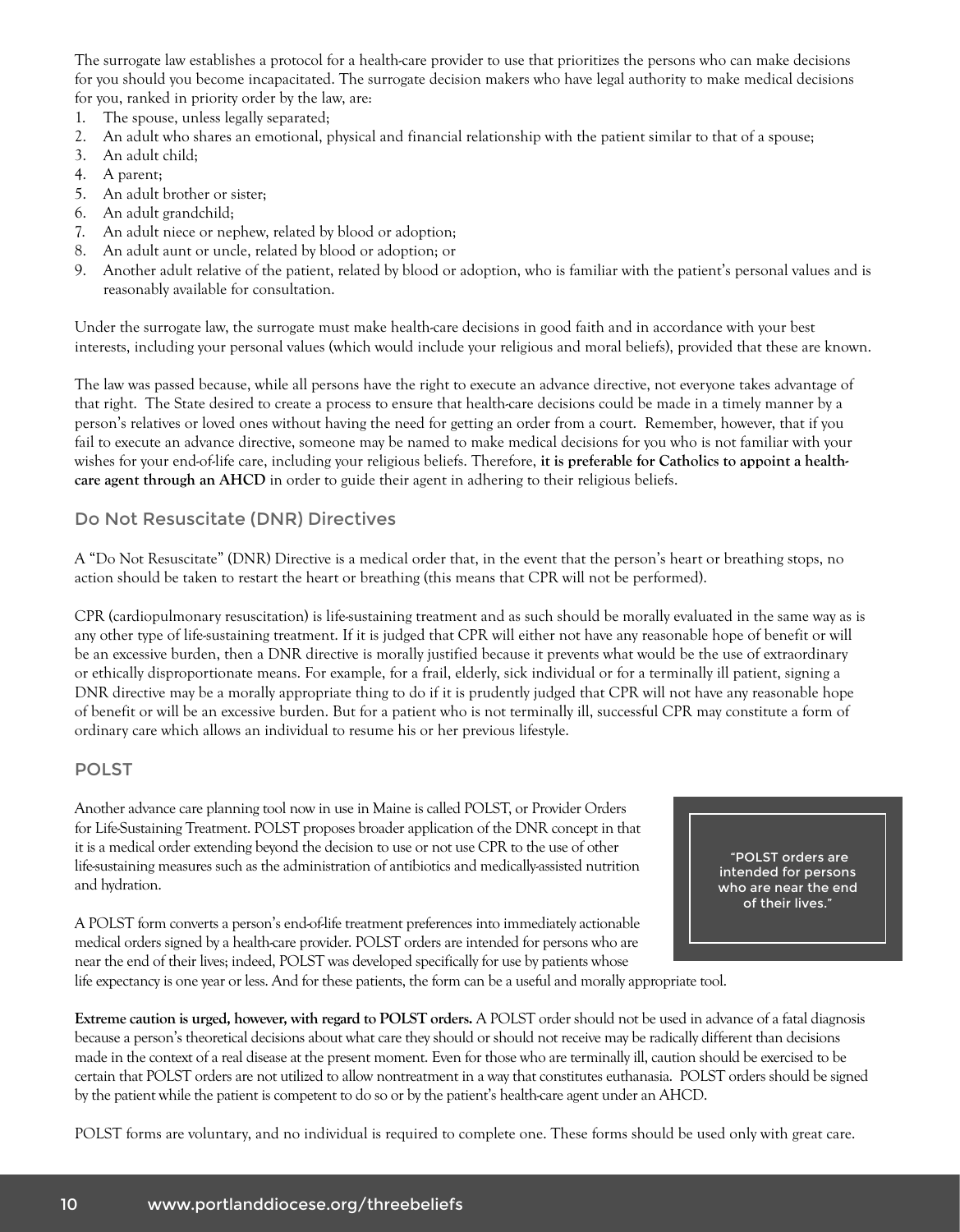![](_page_10_Picture_0.jpeg)

# **Part Three: Frequently Asked Questions**

#### 1. What is meant by "ordinary means" of care?

**Answer:** Ordinary means are judged in the particular circumstances of the patient. Means that in the judgment of the patient provide a reasonable hope of benefit based on the patient's condition, what the health providers expect, and how the patient responds to the care are considered to be ordinary and morally required as long as they do not impose an excessive burden on the patient or expense on the patient's family or the community. Depending upon the particular circumstances of a patient, anything from surgery to palliative care may be judged to be ordinary means of care.

#### 2. What is meant by "extraordinary means" of care?

**Answer:** "Extraordinary means" are those forms of care that have no reasonable hope of benefit because, for example, they will not adequately achieve their purposes or they carry significant risk relative to the expected outcome, or because death is imminent and impending (which means that death could be expected to occur in a matter of just a few days, despite life-sustaining care). Care is also considered "extraordinary" if it will cause an excessive burden, such as serious medical complications or unavoidable and intense distress for the patient, or if it poses an excessive expense on the patient's family or community. An example of "extraordinary means" would be treatment for end-stage cancer that is not effective against the disease and has side effects that pose a burden for the patient. Catholics are not morally obligated to use extraordinary means of care.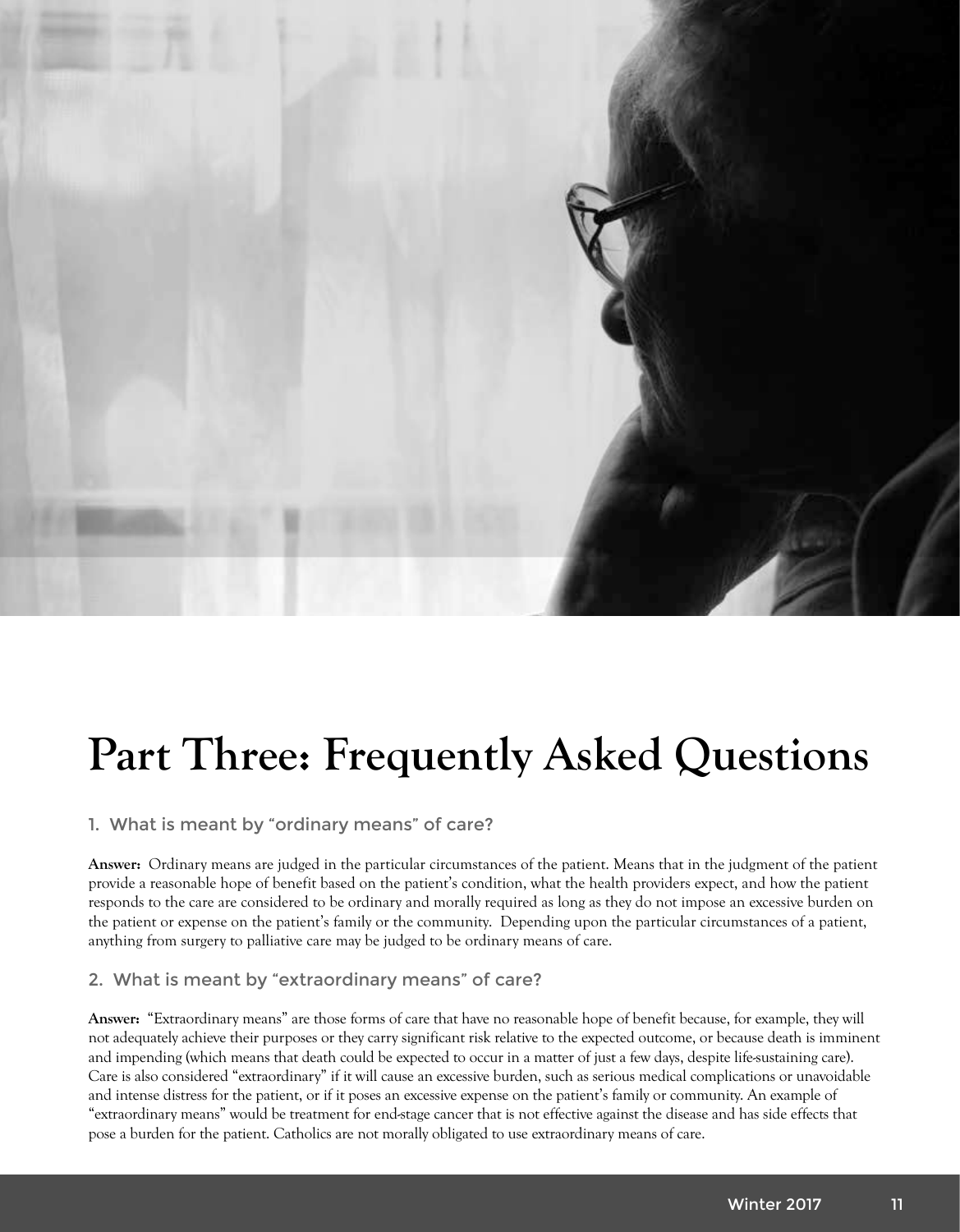3. If I executed an advance directive in another state using a form different from the one used in Maine, is that advance directive valid in Maine?

**Answer:** As long as your advance directive is valid in the state where it was executed, it is considered valid in Maine (18-A MRSA §5-802(h)).

4. What happens if I become incapacitated and cannot make my own medical decisions, but I do not have an advance directive in place?

**Answer:** A health-care provider will try to determine if there is a relative or friend available to make health-care decisions for you and serve as your health-care surrogate. Maine law has created a priority list of the people who may be chosen to act on your behalf, beginning with your spouse. If you do not have a spouse, the law moves to additional categories of relatives and other persons who may serve as your surrogate. There is no guarantee, however, that the person or persons available to serve as your surrogate will be the person you would have chosen to be your agent to make health-care decisions on your behalf. You also may not have spoken with the chosen surrogate or surrogates about your wishes and religious beliefs. Preparing an Advance Health Care Directive is the best way to insure that the health-care decisions that are made *for* you are the same ones that would be made *by* you.

#### 5. Are "do not resuscitate" (DNR) directives acceptable for Catholics?

**Answer:** A "do not resuscitate" (DNR) directive is a medical order that instructs medical personnel not to attempt CPR if a patient's heartbeat or breathing stops. Like all decisions about medical treatment or care, determining whether to execute a DNR directive requires weighing whether CPR has a reasonable hope of benefit or will pose an excessive burden on the patient.

Resuscitation techniques at times may constitute extraordinary (and therefore morally optional) means of sustaining life. For example, for a frail elderly or a terminally ill patient, signing a DNR directive may be a morally appropriate thing to do if it is carefully decided that resuscitation would be of no significant benefit to the patient. It may be that CPR only

 "Resuscitation techniques at times may constitute extraordinary (and therefore morally optional) means of sustaining life."

would prolong the dying process and cause significant harm. For other patients, it may be that CPR has a reasonable hope of benefit and would not cause an excessive burden. In such a case, CPR would be morally obligatory.

Before deciding about a DNR directive, it is preferable that you speak with your doctor first and then to others such as a priest, family members, and Agent about the burdens and benefits of CPR in specific situations. Talking with a doctor first will provide you with important information you need in order to have informed conversations with others.

#### 6. What does the Church say about organ donation?

**Answer:** Catholics are encouraged to become organ donors. *The Catechism of the Catholic Church* calls organ donation "a noble and meritorious act."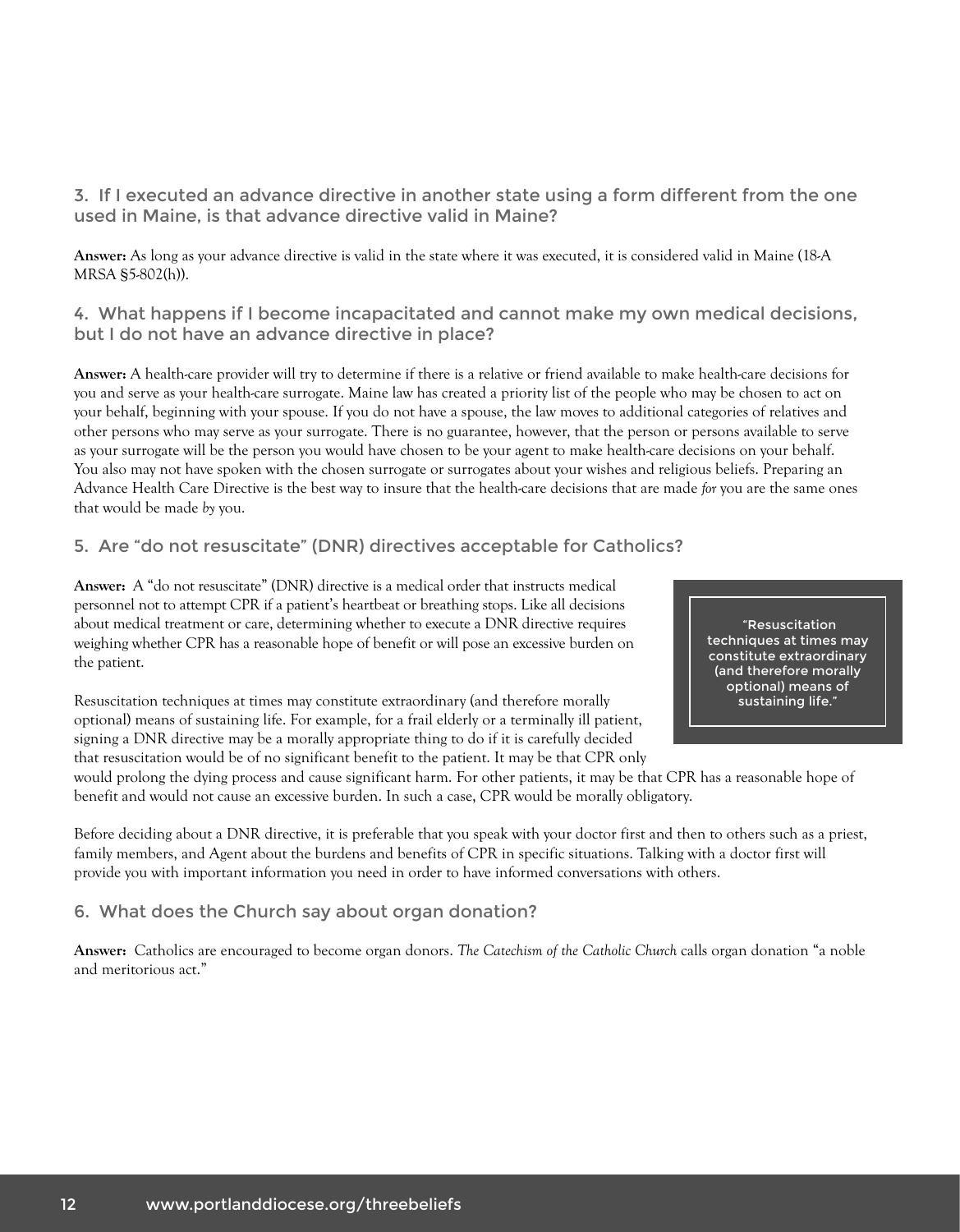#### 7. Who can I name as my Health-Care Agent?

**Answer:** Your Health-Care Agent can be an adult family member or any other adult person you wish, except that it cannot be someone who owns, runs or works at a long-term care facility where you are receiving care, unless that person is a relative of yours. You should consider also appointing an alternate, who would serve as your Agent in the event that the person that you designate is not available. Be sure to ask the people you are considering designating as Agents whether they would be willing to accept the appointments before you prepare your AHCD.

#### 8. When does an advance directive take effect?

**Answer:** If you wish, you can authorize your Agent to make health-care decisions for you beginning immediately. If you want to allow the AHCD to take effect only after you are no longer able to make your own decisions, however, the advance directive will not take effect until a determination has been made by your physician or health-care provider that you lack the capacity to make health-care decisions. At that point, it is the responsibility of your Agent to make a good faith effort to act in accordance with what your desires would be. The Agent will be able to draw on information such as the instructions you put in the advance directive, your advance conversations with the Agent, and your known religious and moral beliefs. In that situation, if you regain your capacity to make health-care decisions, the Agent's authority is terminated.

#### 9. Can I revoke a designation of someone as an Agent or change or revoke an advance directive once I have signed it?

**Answer:** Yes. Once you have signed an advance directive, you can change or revoke it by means of a written and signed notice or by personally informing the supervising health-care provider. 18-A MRSA §5-803. (Note that this can only be done if you have the capacity to take that action.) The best way to do it is to issue a new advance directive and note in the new one that the old one is revoked.

#### 10. From a Catholic perspective, is there any difference between withdrawing a form of care and not starting it in the first place?

**Answer:** No. As Catholics, we apply the same standards in deciding whether to start a form of treatment as those we apply when we are deciding whether to stop a form of treatment: is it an ordinary means or an extraordinary means? Thus, the mere fact that a treatment has been started does not make it more difficult to withdraw that treatment later.

#### 11. A priest is coming in to administer the Sacrament of the Anointing of the Sick. Does this only happen when a person is near death?

**Answer:** Not at all. The Sacrament of the Anointing of the Sick is intended to provide grace and strength to *any* person who is seriously or chronically ill or frail. Our practice of praying for the sick and anointing them with oil goes back to the Church of the New Testament. In recent centuries, this sacrament became known as "extreme unction" or the "last rites," and it became the custom to use this anointing only when a person was about to die. The Second Vatican Council, however, restored the original meaning of this powerful sacrament, and it is once again available to those who are sick but perhaps not so sick that they are at the point of death. This sacrament is yet one more sign of the special place that the sick and the suffering have in the eyes of the Church and more importantly, in the eyes of God, our all-compassionate Father.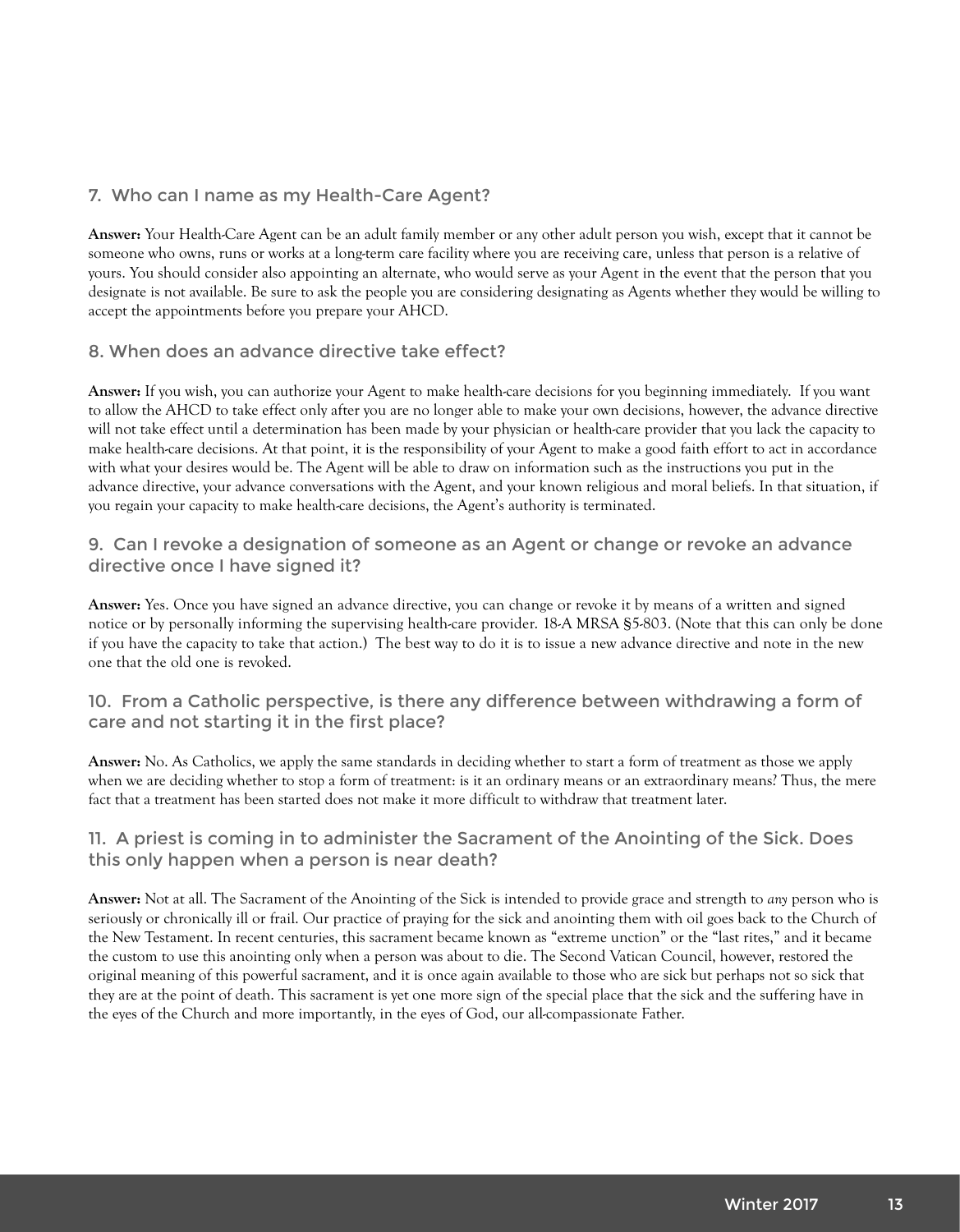![](_page_13_Picture_0.jpeg)

# **Part Four: An Advance Health-Care Directive for Maine Catholics**

The form that follows here is a Catholic version of the State of Maine's generic Advance Health-Care Directive Form. This Catholic version uses the generic form that is published by the State of Maine Department of Health and Human Services (http://www.maine.gov/dhhs/) and is based almost entirely on the optional format that is set forth in 18-A MRSA §5- 804. However, we have revised Part 2, the Special Instructions portion of the form. Without the changes we have made in those Special Instructions, your agent could arrange for health-care on your behalf that might be inconsistent with Catholic teachings. Making these sorts of changes is permissible, because the Maine law allows you to use any language you want to use when you are establishing the Special Instructions to be used in your Advance Health-Care Directive.

The form below may be executed without making any changes other than to fill in the appropriate blanks. However, it is essential that you review this entire document carefully and that you feel free to make any changes that you wish to make. It is important that the final product be an accurate reflection of your wishes.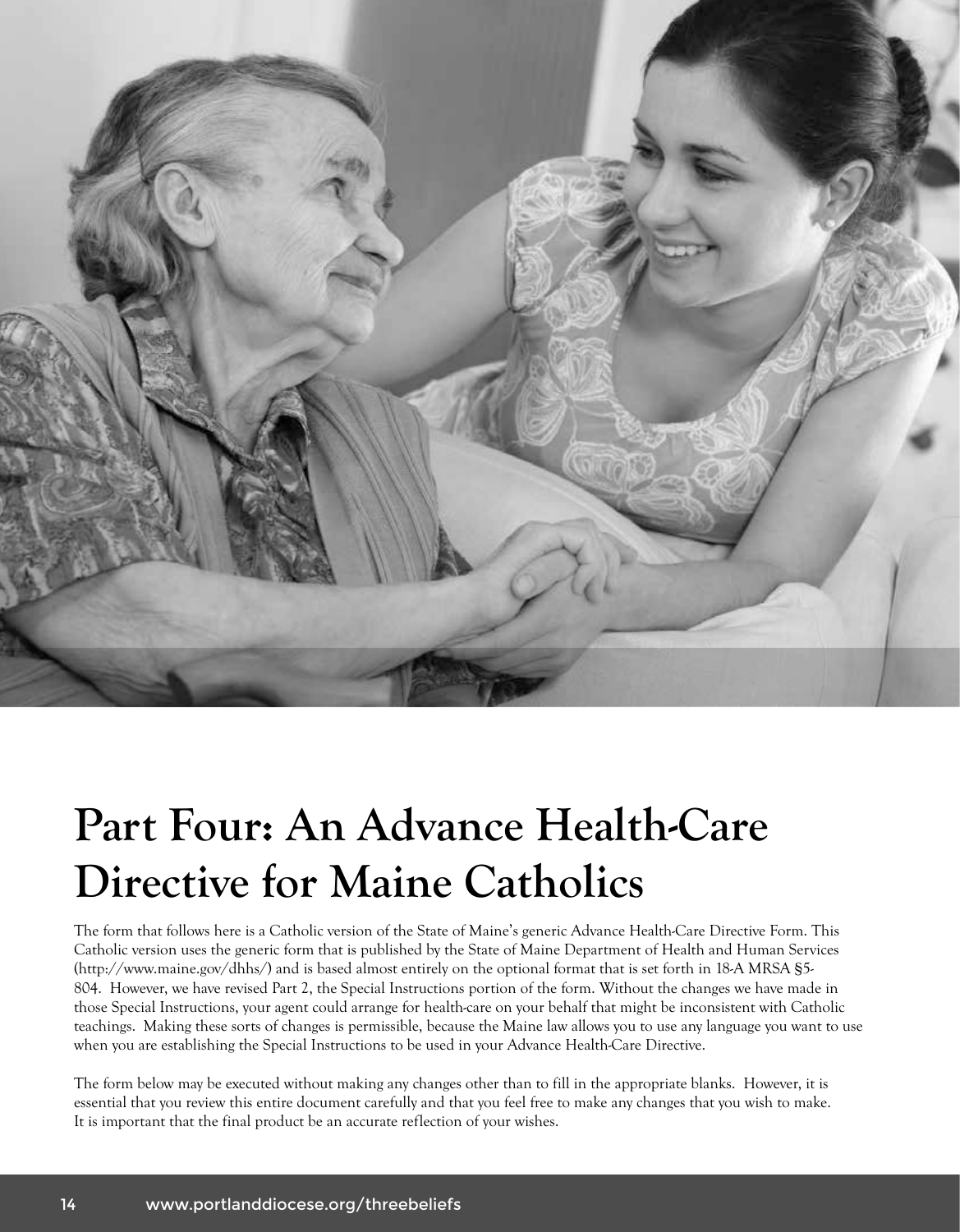# **Advance Health-Care Directive Form**

### PART 1—SELECTION OF MY AGENT (Durable Power of Attorney for Health Care)

#### **1. DESIGNATION OF AGENT:** I designate the following individual as my Agent to make health-care decisions for me:

|                                 | *OPTIONAL: If I revoke my Agent's authority or if my Agent is not willing, able or reasonably available to make a<br>health-care decision for me, I designate as my first alternate Agent:                                                               |  |  |  |  |
|---------------------------------|----------------------------------------------------------------------------------------------------------------------------------------------------------------------------------------------------------------------------------------------------------|--|--|--|--|
|                                 |                                                                                                                                                                                                                                                          |  |  |  |  |
|                                 |                                                                                                                                                                                                                                                          |  |  |  |  |
|                                 |                                                                                                                                                                                                                                                          |  |  |  |  |
|                                 | *OPTIONAL: If I revoke the authority of my Agent and first alternate Agent or if neither is willing, able or reasonably<br>available to make a health-care decision for me, I designate as my second alternate Agent:                                    |  |  |  |  |
|                                 |                                                                                                                                                                                                                                                          |  |  |  |  |
|                                 |                                                                                                                                                                                                                                                          |  |  |  |  |
| here or in Part 2 of this form: | 2. AGENT'S AUTHORITY: My Agent is authorized to make all health-care decisions for me, including decisions to provide,<br>withhold or withdraw artificial nutrition and hydration and all other forms of health care to keep me alive, except as I state |  |  |  |  |
|                                 |                                                                                                                                                                                                                                                          |  |  |  |  |
|                                 |                                                                                                                                                                                                                                                          |  |  |  |  |
|                                 |                                                                                                                                                                                                                                                          |  |  |  |  |
|                                 |                                                                                                                                                                                                                                                          |  |  |  |  |
|                                 |                                                                                                                                                                                                                                                          |  |  |  |  |

*(Add additional pages if needed.)*

*Authority under HIPAA:* I intend for my Agent herein appointed to be treated as I would be with respect to my rights regarding the use and disclosure of my individually identifiable health information or other medical records. I grant to my Agent the power and authority to serve as my Personal Representative for all purposes under the Health Insurance Portability and Accountability Act of 1996 and its regulations ("HIPAA"), 42 USC 1320d and 45 CFR 160-164.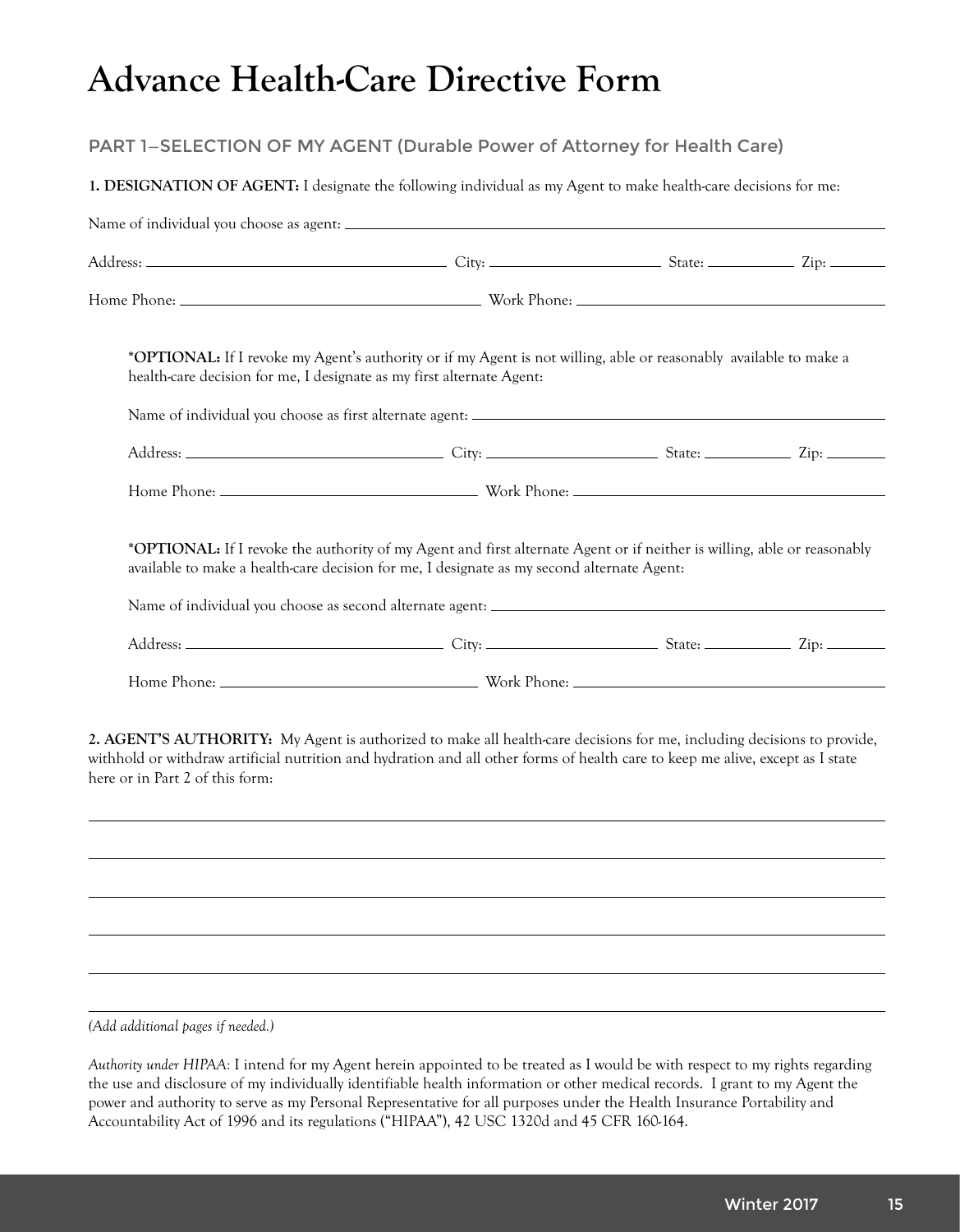#### **3. WHEN AGENT'S AUTHORITY BECOMES EFFECTIVE:** *[check one box]*

![](_page_15_Picture_1.jpeg)

My Agent's authority becomes effective when my primary physician determines that I am unable to make my own health-care decisions.

OR

![](_page_15_Picture_4.jpeg)

My Agent's authority to make health-care decisions for me takes effect immediately and continues after I am no longer able to make decisions for myself.

**4. AGENT'S OBLIGATION:** My Agent shall make health-care decisions for me in accordance with this power of attorney for health care, any specific instructions I give in Part 2 of this form and my other wishes to the extent known to my Agent. To the extent my wishes are unknown, my Agent shall make health-care decisions for me in accordance with what my Agent determines to be in my best interest. In determining my best interest, my Agent shall consider my personal values to the extent known to my Agent.

#### **You have the right to revoke Part 1 of this form at any time. You must do so in writing or by personally notifying your primary physician. 18-A M.R.S.A. § 5-803**

#### PART 2 – SPECIAL INSTRUCTIONS (Catholic Version)

I have intentionally opted not to use the version of the Special Instructions contained in the optional form set forth in 18-A MRSA §5-804, and I have intentionally opted instead to use the following Catholic Version of the Special Instructions, which I hereby adopt as my Special Instructions:

I wish to follow the moral teachings of the Catholic Church. *A Guide for Maine Catholics on End-of-Life Decisions*, in its entirety, together with my instructions under this Section 2, contain my additional instructions and limitations regarding the authority of my Agent to act on my behalf with respect to all medical decisions including the provision or withholding of life-sustaining treatment and the administration or withholding of medically-administered nutrition and hydration.

- 1. I want to receive all forms of treatment and care that have a reasonable hope of benefit for me AND which will not cause an excessive burden.
- 2. I do not want any care or treatment that does not have a reasonable hope of benefit or constitutes an excessive burden.
- 3. My Agent's judgment on these matters and any other matters addressed in this document should be made in light of *A Guide for Maine Catholics on End-of-Life Decisions*; the *Catechism of the Catholic Church*; *The Vatican Declaration on Euthanasia*; and *Ethical and Religious Directives for Catholic Health Care Services*, and as these documents may be revised.
- 4. Even if my Agent judges that a particular form of treatment or care should be withheld or withdrawn, I still want to receive any other form of care or treatment already in use that does have a reasonable hope of benefit AND will not be an excessive burden.
- 5. Even if all other forms of treatment or care are withheld or withdrawn, I still want all appropriate palliative care.

**You may revoke all or portions of Parts 2 to 5 of the advanced health care directive at any time and in any manner that communicates an intent to revoke. 18-A M.R.S.A. § 5-803**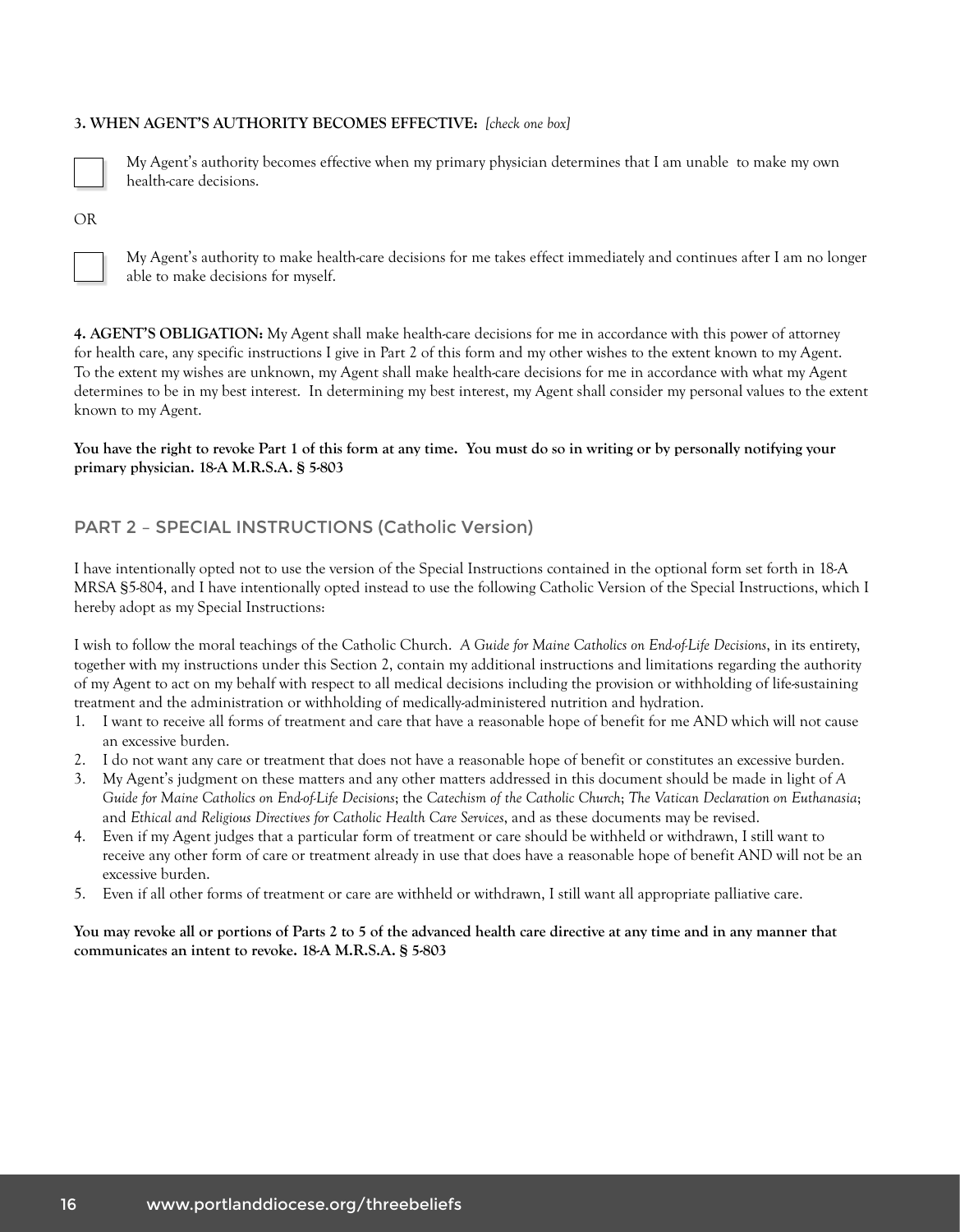## PART 3 – DONATION OF MY ORGANS (Sections 9 and 10)

#### **9. UPON MY DEATH:** *[check one box]*

![](_page_16_Picture_2.jpeg)

I do not wish to donate any organs

OR

![](_page_16_Picture_5.jpeg)

I give any needed organs, tissues or parts.

#### **10. IF I HAVE DECIDED TO DONATE ORGANS, MY GIFT IS FOR THE FOLLOWING PURPOSES:**  *[check all that apply]*

| Transplant       |
|------------------|
| Therapy          |
| Research         |
| Education        |
| Any of the above |
| Other:           |
|                  |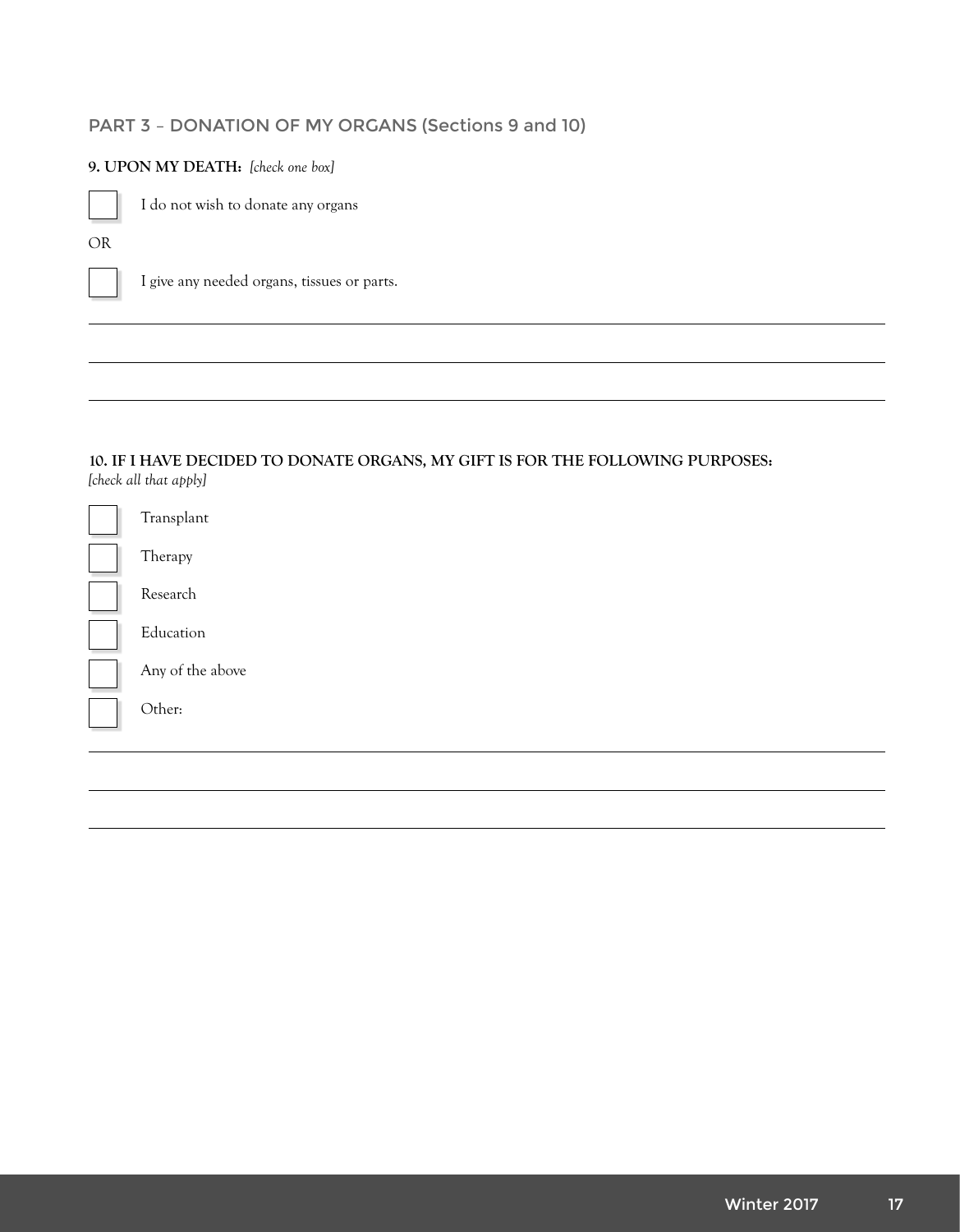# PART 4—CHOICE OF PRIMARY PHYSICIAN (Section 11)

### **11. I DESIGNATE THE FOLLOWING PHYSICIAN AS MY PRIMARY PHYSICIAN:**

|                                                                                                                                                                                                                                                                                                                                                                                                                                                                                               | *OPTIONAL: If the physician I have designated above is not willing, able or reasonably available to act as my<br>primary physician, I designate the following physician as my primary physician: |  |  |  |  |  |
|-----------------------------------------------------------------------------------------------------------------------------------------------------------------------------------------------------------------------------------------------------------------------------------------------------------------------------------------------------------------------------------------------------------------------------------------------------------------------------------------------|--------------------------------------------------------------------------------------------------------------------------------------------------------------------------------------------------|--|--|--|--|--|
|                                                                                                                                                                                                                                                                                                                                                                                                                                                                                               |                                                                                                                                                                                                  |  |  |  |  |  |
|                                                                                                                                                                                                                                                                                                                                                                                                                                                                                               |                                                                                                                                                                                                  |  |  |  |  |  |
|                                                                                                                                                                                                                                                                                                                                                                                                                                                                                               |                                                                                                                                                                                                  |  |  |  |  |  |
| <b>PART 5-NOMINATION OF GUARDIAN (Section 12)</b><br>12. IF A PROBATE COURT JUDGE FINDS THAT A GUARDIAN MUST BE APPOINTED TO MAKE<br>DECISIONS FOR ME: [check one box]<br>I nominate the Agent designated in Part 1 of this form to be my guardian. If that Agent is not willing, able<br>or reasonably available to act as guardian, I nominate the alternate Agents whom I have named, in the order<br>designated.<br><b>OR</b><br>I nominate the following person to serve as my guardian: |                                                                                                                                                                                                  |  |  |  |  |  |
|                                                                                                                                                                                                                                                                                                                                                                                                                                                                                               |                                                                                                                                                                                                  |  |  |  |  |  |
|                                                                                                                                                                                                                                                                                                                                                                                                                                                                                               |                                                                                                                                                                                                  |  |  |  |  |  |

Home Phone: Work Phone: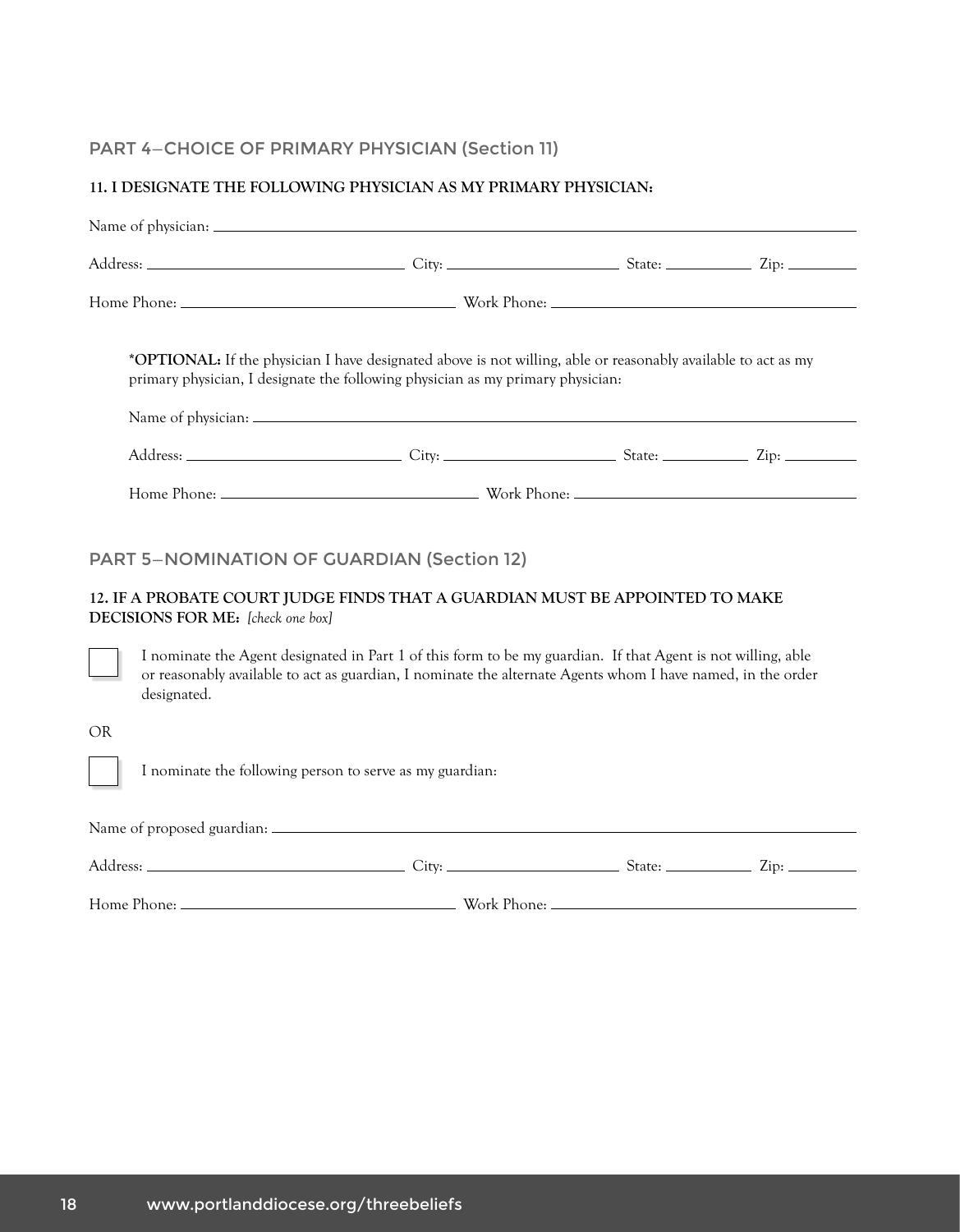#### PART 6—SIGNATURES

#### **YOUR SIGNATURE:** *[required}*

| Sign your name                                                                                                                                                                          |      | Date |                      |  |
|-----------------------------------------------------------------------------------------------------------------------------------------------------------------------------------------|------|------|----------------------|--|
| Print your name                                                                                                                                                                         |      |      |                      |  |
|                                                                                                                                                                                         |      |      |                      |  |
| SIGNATURE OF WITNESS 1: [required]                                                                                                                                                      |      |      |                      |  |
| Signature of Witness 1                                                                                                                                                                  |      |      | Date                 |  |
| Print Witness 1 name                                                                                                                                                                    |      |      |                      |  |
|                                                                                                                                                                                         |      |      |                      |  |
| SIGNATURE OF WITNESS 2: [required]                                                                                                                                                      |      |      |                      |  |
| Signature of Witness 2                                                                                                                                                                  | Date |      |                      |  |
| Print Witness 2 name                                                                                                                                                                    |      |      |                      |  |
|                                                                                                                                                                                         |      |      |                      |  |
| A copy of this form has the same effect as the original. 18-A M.R.S.A. § 5-812                                                                                                          |      |      |                      |  |
| NOTARY ACKNOWLEDGEMENT: [optional]                                                                                                                                                      |      |      |                      |  |
| Personally appeared before me the above-named.<br>acknowledged this Advance Health Care Directive, including durable power of attorney for healthcare, as his/her free act<br>and deed. |      |      | who took an oath and |  |
|                                                                                                                                                                                         |      |      |                      |  |
|                                                                                                                                                                                         |      |      |                      |  |